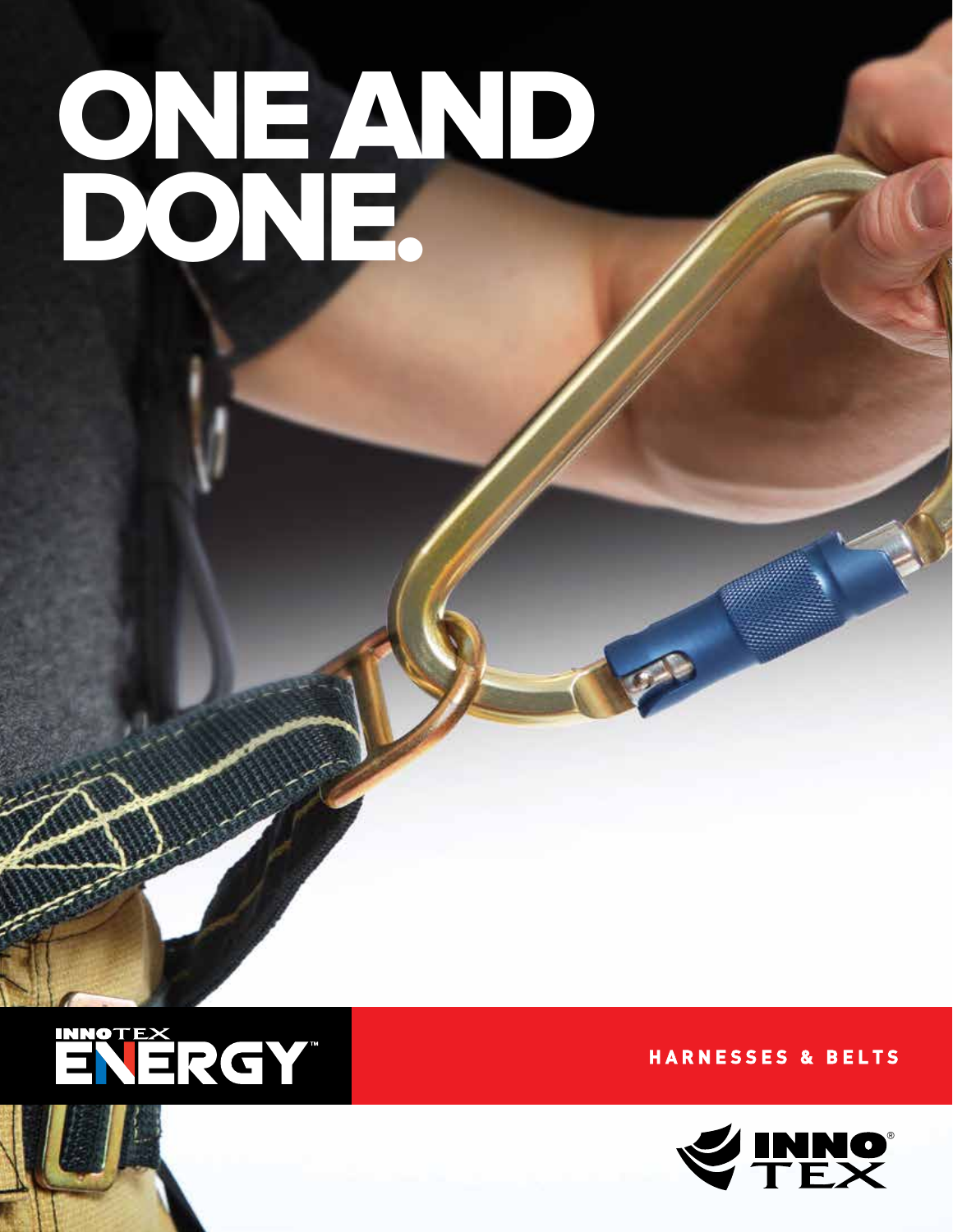## READY WHEN YOU NEED IT, OUT OF THE WAY WHEN YOU DON'T.

## ENERGY INTEGRATED CLASS II HARNESS

MANAMANA

Easy-opening hook & loop belt loops, front and back. Sliding D-ring to attach an escape system. Sliding D-ring to attach to a tether.

Leg loops.

- Quick-release stow tab for tether.
- Various pocket options to store rescue devices.
- Ex: 9" x 9" self-rescue pocket with Kevlar® and polymer-coated aramid available.
- Extra-large 10" x 10" cargo pocket is shown.
- Pass-through opening.

Opening covered with outer shell fabric to prevent water from infiltrating the pants and to add structural integrity. Stress points are reinforced with bar tacks.

Made of 100% Dupont<sup>\*</sup> Kevlar<sup>®</sup> webbing with high-strength Kevlar® stitching and heavy-duty hardware for extreme durability. The harness system can be set up left-to-right or right-to-left, depending on your preference. Its hook-and-D closure ensures optimal speed and secure fastening.



**The sturdy Class II Harness** is integrated into our INNOTEX® ENERGY™ turnout pants between the outer shell and the liner system so it's immediately accessible when you need it and out of the way when you don't. Rigging the harness is as easy as donning the pants. One and done.

**The extra-stable double-layered A-frame** is stowed on the waist belt and comes equipped with sliding D-rings for easy attachment to an escape system. Adjusters on the waist band and leg loops provide a customized fit for superior comfort. Loading the harness automatically brings the leg loops into the appropriate seating position. The entire harness can be quickly removed for easy care and maintenance.

#### FEATURES **1 2**

The integrated harness option is available in sizes 30 to 54 only. Comes with our neoprene-padded H-back suspenders that attach to horizontal loops, so there is no metal hardware to dig in or catch.



| $\begin{array}{c c} 3 \\ 4 \end{array}$ |  |
|-----------------------------------------|--|

- **5**
- **6**
- - **7**
		- **8**

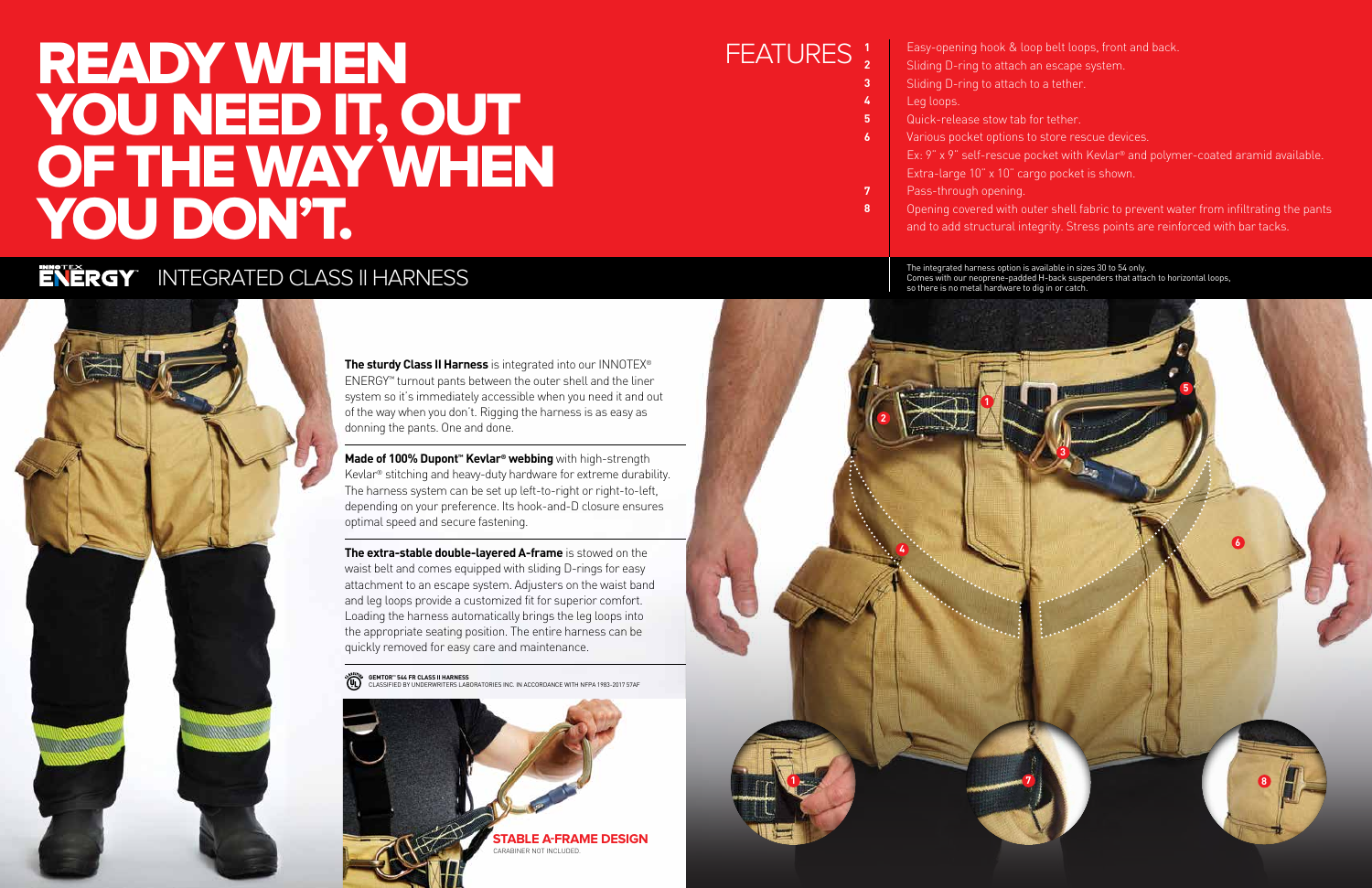## **INNOTEX® PREMIUM ESCAPE BELT**

Designed to be worn on the turnout pants and to be adjustable to fit a large range of sizes.

The gross adjustment on the back of the belt allows the firefighter to adjust the belt to the rough size needed. It only takes a few minutes to adjust the gross adjuster, and once donned, the forward-pull fine adjustment strap allows the belt to be tightened or relaxed for a custom fit. The Premium Escape belt comes standard with one fixed D-Ring and one sliding D-Ring, both of which are NFPA Certified Attachment /Positioning points.

## **INNOTEX® ESCAPE BELT**

Lightweight belt and easy to use with a single point adjustment feature that lets the firefighter quickly adjust to the proper fit. The Belt series has 1.75" nylon construction and comes standard with an attachment point for a bailout and/ or connecting an NFPA ladder strap.

#### **FEATURES:**

- Size: 28" 42"
- Webbing: 1.75" 100% Nylon FR
- Hardware: Aluminum
- Comes with 4 inches belt loops (6X)
- Certified NFPA 1983: 2017 Standard on Life Safety Rope and Equipment for Emergency Services
- Lightweight belt:  $0.6$  lbs  $\pm 0.2$
- Available for ENERGY only



## **INNOTEX® EXTERNAL CLASS II HARNESS**

The INNOTEX® External Class II harness is worn externally over the turnout pants. It is available with lightweight Cobra aluminum buckles. The self-adjusting leg straps automatically tighten when the harness is used for rappelling. The harness fits a full range of sizes.

#### **FEATURES:**

- Size: 28" 42"
- Webbing: 1.75" & 1.25" 100% Kevlar®
- Hardware: Forged steel (Buckles & D-ring)
- Comes with 4 inches belt loops (6X) and 2 inside legs loops
	- Certified NFPA 1983: 2017 Standard on Life Safety Rope and Equipment for Emergency Services
	- Weight:  $2.0$  lbs  $\pm$  0.2 lbs
- Available for ENERGY only



#### **FEATURES:**

- Size: 28" 50"
- Webbing: 1.75" 100% Kevlar®
- Buckles: Forged stell (Buckles & D-ring)
- Comes with 4 inches belt loops (6X)
- Certified NFPA 1983: 2017 Standard on Life Safety Rope and Equipment for Emergency Services
- Weight:  $1.4$  lbs  $\pm$  0.2 lbs
- Available for ENERGY only